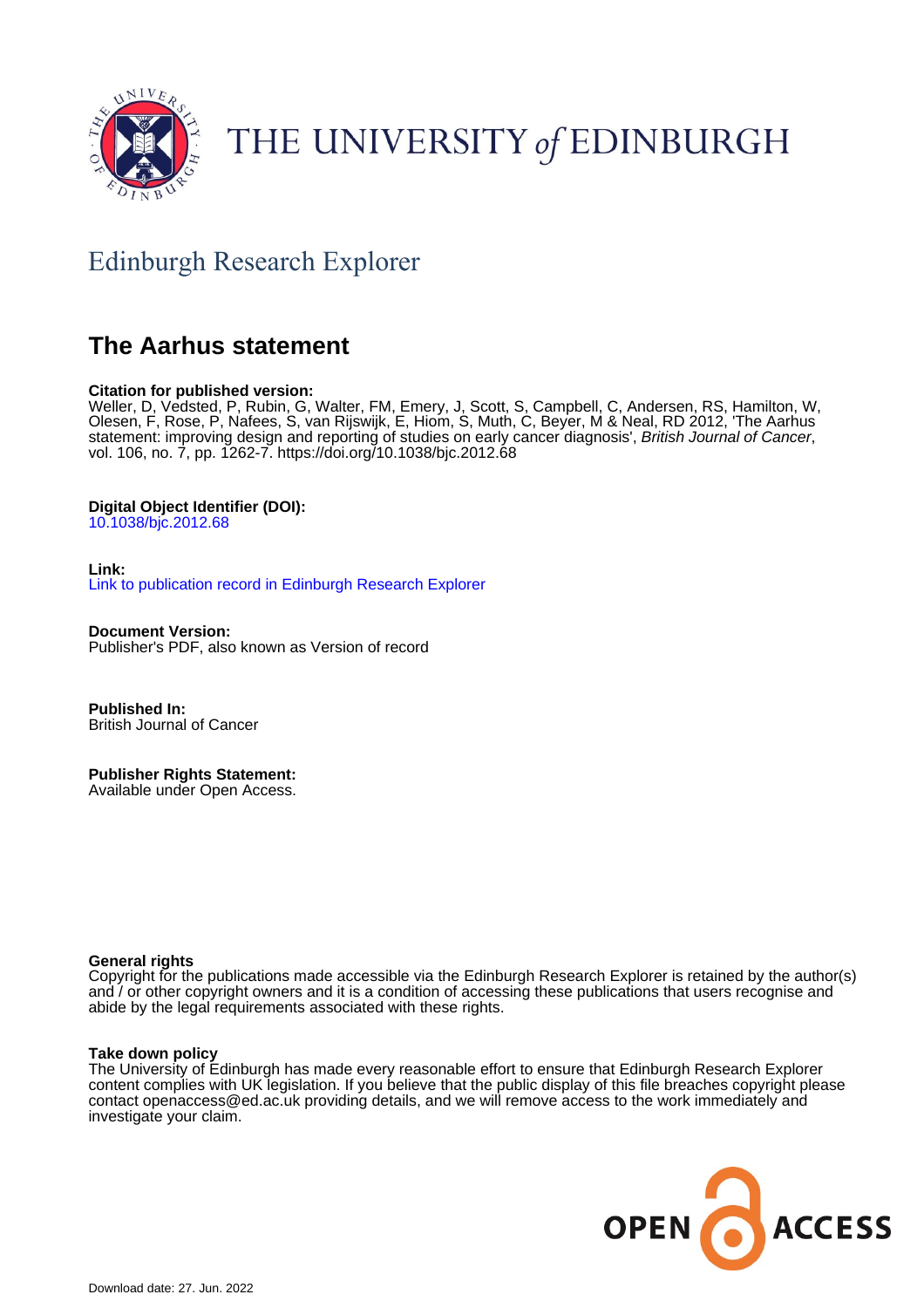[www.bjcancer.com](http://www.bjcancer.com)

#### **Guideline**

# Clinical Studies

-------------------------------

## The Aarhus statement: improving design and reporting of studies on early cancer diagnosis

#### D Weller $^{*,}$ !, P Vedsted $^2$ , G Rubin $^3$ , FM Walter $^4$ , J Emery $^5$ , S Scott $^6$ , C Campbell<sup>1</sup>, RS Andersen $^2$ , W Hamilton $^7$ , F Olesen<sup>2</sup>, P Rose<sup>8</sup>, S Nafees<sup>9</sup>, E van Rijswijk<sup>10</sup>, S Hiom<sup>11</sup>, C Muth<sup>12</sup>, M Beyer<sup>12</sup> and RD Neal<sup>9</sup>

<sup>I</sup>Centre for Population Health Sciences, University of Edinburgh, Edinburgh, UK; <sup>2</sup>Research Unit for General Practice, Aarhus University, Aarhus, UK;<br><sup>3</sup>School of Medicine and Health, Durham University, Stockton-on-Tees, Cambridge, UK; <sup>5</sup>School of Primary, Aboriginal and Rural Health Care, University of Western Australia, Perth, Western Australia, Australia; <sup>6</sup>Unit of Socia. and Behavioural Sciences, Dental Institute, King's College London, London, UK; <sup>7</sup>Primary Care Diagnostics, Peninsula College of Medicine and Dentistry, Exeter, UK; <sup>8</sup>Department of Primary Health Care, University of Oxford, Oxford, UK; <sup>9</sup>North Wales Centre for Primary Care Research, Bangor University, Bangor, UK; <sup>10</sup>University Medical College, St Radboud, Nijmegen, The Netherlands; <sup>11</sup>Cancer Research UK, London, UK; <sup>12</sup>Institute for General Practice, Johann Wolfgang Goethe University, Frankfurt, Germany

British Journal of Cancer (2012) 106, 1262-1267. doi[:10.1038/bjc.2012.68](http://dx.doi.org/10.1038/bjc.2012.68) [www.bjcancer.com](http://www.bjcancer.com) Published online 13 March 2012 & 2012 Cancer Research UK

**Keywords:** early diagnosis; methods; definitions; diagnostic intervals

Abstract: Early diagnosis is a key factor in improving the outcomes of cancer patients. A greater understanding of the pre-diagnostic patient pathways is vital yet, at present, research in this field lacks consistent definitions and methods. As a consequence much early diagnosis research is difficult to interpret. A consensus group was formed with the aim of producing guidance and a checklist for early cancer-diagnosis researchers. A consensus conference approach combined with nominal group techniques was used. The work was supported by a systematic review of early diagnosis literature, focussing on existing instruments used to measure time points and intervals in early cancer-diagnosis research. A series of recommendations for definitions and methodological approaches is presented. This is complemented by a checklist that early diagnosis researchers can use when designing and conducting studies in this field. The Aarhus checklist is a resource for early cancer-diagnosis research that should promote greater precision and transparency in both definitions and methods. Further work will examine whether the checklist can be readily adopted by researchers, and feedback on the guidance will be used in future updates.

#### BACKGROUND

Early diagnosis of symptomatic cancer is considered to be central to the achievement of better outcomes ([Richards, 2009\)](#page-6-0). There are national initiatives in many countries with the intention of achieving early presentation with symptoms and early diagnosis through more effective diagnostic routes. For example, the English National Awareness and Early Diagnosis Initiative (NAEDI) ([Richards, 2009\)](#page-6-0) is a programme of work intended to achieve early presentation of people with symptoms to optimise clinical practice and to improve GP access to diagnostics. Similar important initiatives are being undertaken in a growing number of jurisdictions ([Rubin](#page-6-0) et al, 2011).

Variations in cancer survival between countries of comparable affluence and health systems have prompted international efforts to better understand these differences, often with a focus on the role of early diagnosis ([Coleman](#page-5-0) et al, 2011). The scope for interventions to improve early diagnosis is wide and is receiving significant investment by the national governments. Several initiatives have acknowledged the need for complementary programmes of research in order to gain better understanding of patient and clinician behaviour and to determine the effectiveness of the interventions they are funding ([Cancer Reform Strategy,](#page-5-0) [2007;](#page-5-0) [Olesen](#page-6-0) et al, 2009).

Research in this area is, however, complex; the pathways to cancer diagnosis are often not straightforward and rarely linear (Fisher et al[, 2010; Jordan](#page-6-0) et al, 2010). The health-system context in which research is carried out has a major influence on individual stages of these pathways. Moreover, the published research to date is characterised by a wide range of methodological approaches, often poorly or imprecisely described and with little theoretical basis. A wide range of methods have been used to measure time points and intervals, often dictated by the available data and resources [\(Neal, 2009](#page-6-0)). As a result, research findings are frequently difficult to interpret and typically not comparable beyond individual countries.

Furthermore, a number of different theoretical and methodological perspectives have been applied to the definition and measurement of time points and intervals in early diagnosis research, and these perspectives are often not explicitly delineated in the literature to date. Biomedical approaches predominate – they imply a direct relationship between disease and symptoms in the presence of illness. Other perspectives are less well-integrated within the literature; psychological approaches distinguish between 'bodily changes' (both sensations and visible changes) and 'symptoms' and are interested in the processes by which one becomes the other (Teel et al[, 1997; Van Wijk and Kolk, 1997](#page-6-0); [Bradley](#page-5-0) et al, 2001). Sociological and anthropological approaches explore the processes by which bodily sensations are interpreted as symptoms; they are predicated on the view that symptoms evolve

Received 8 November 2011; revised 13 January 2012; accepted 14 February 2012; published online 13 March 2012 \*Correspondence: Professor D Weller; E-mail: [david.weller@ed.ac.uk](mailto:david.weller@ed.ac.uk)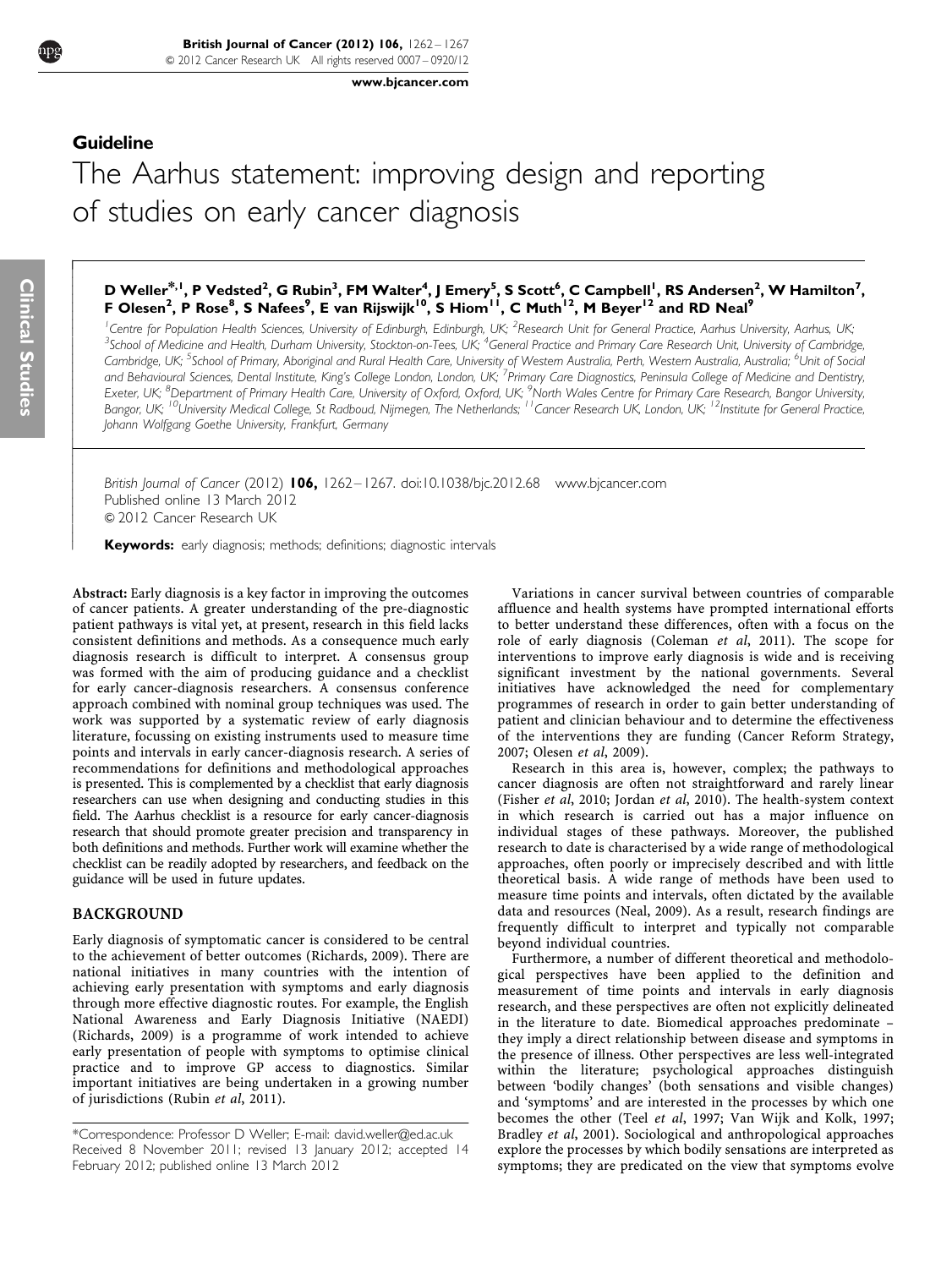

<span id="page-2-0"></span>

Figure I Model of pathways to treatment ([Walter](#page-6-0) et al, 2011).

and are interpreted through the relationship between the individual and a given social and cultural context ([Alonzo, 1984\)](#page-5-0).

In the light of different purposes of the research, several theoretical models have been developed to describe the events and processes that underpin the pathway to symptomatic cancer diagnosis. Influential among these are the Danish model developed by [Olesen](#page-6-0) et al (2009) and the model of pathways to treatment (see Figure 1), a refinement by [Walter](#page-6-0) et al (2011) of the Andersen Model of Total Patient Delay.

Hence, early diagnosis research is characterised by its complexity, a poorly developed set of definitions and methodological tools, a lack of transparency in disciplinary perspectives and an absence of a widely-accepted underlying theoretical model. Accordingly, in order to advance the quality and consistency of studies of diagnostic intervals in symptomatic cancer, an international Consensus Working Group (CWG) was convened in November 2009. The purpose of the group was to formulate definitions of key time points and to make methodological recommendations for researchers in this field. The work was commissioned by the Cancer Research UK and the Department of Health in England and undertaken under the auspices of the [Cancer and Primary Care](#page-5-0) [Research International \(Ca-PRI\) Network](#page-5-0) [\(http://www.ca-pri.com/](http://www.ca-pri.com/)).

The aim of this paper is to propose and discuss a standardised set of definitions that can be used in research on early cancer diagnosis, relating to key time points and intervals in early diagnosis research. We also present methodological recommendations, principally on data collection and analysis.

#### METHODS

We used a 'consensus conference' approach [\(Durocher, 1994](#page-6-0)) that encompasses consensus meetings, presentations and wide circulation of draft outputs for modifications and refinement. It has been used in other fields to produce guidance for researchers and clinicians, and is particularly useful when a wide range of clinical, sociological, cultural and other perspectives need to be incorporated within the guidance. We also drew on nominal group techniques (Black et al[, 1999](#page-5-0)) in our consensus meetings and in the exchange of information in the intervals between the meetings.

Members of the CWG were drawn from a range of disciplinary and methodological backgrounds including primary care, health-



service research, social science, psychology, epidemiology and statistics. The CWG was supported by an international expert reference group comprising individuals from a wide range of clinical and methodological backgrounds. The CWG met three times between January and November 2010 in London and Aarhus. Each of the meetings comprised a series of presentations addressing theoretical, empirical and methodological areas of the project; the ensuing discussions were recorded and circulated between meetings. Consensus was achieved through an iterative approach, whereby proposed statements and checklists were developed and refined in the course of these meetings and informed by the presentations. Each element of the statement was discussed in detail by all members of the group until consensus was reached. The draft statement was then reviewed by an expert reference group and further refined in the light of their feedback.

The CWG had a close familiarity with the literature in this field. Nevertheless, we decided to underpin this by using systematic approaches to identify and assess relevant literature relating to existing questionnaires and survey tools. Accordingly, we further examined 279 included papers from a concurrent systematic review, examining the association between outcomes and diagnostic intervals [\(Neal, 2011\)](#page-6-0). The inclusion criteria are shown in Box 1.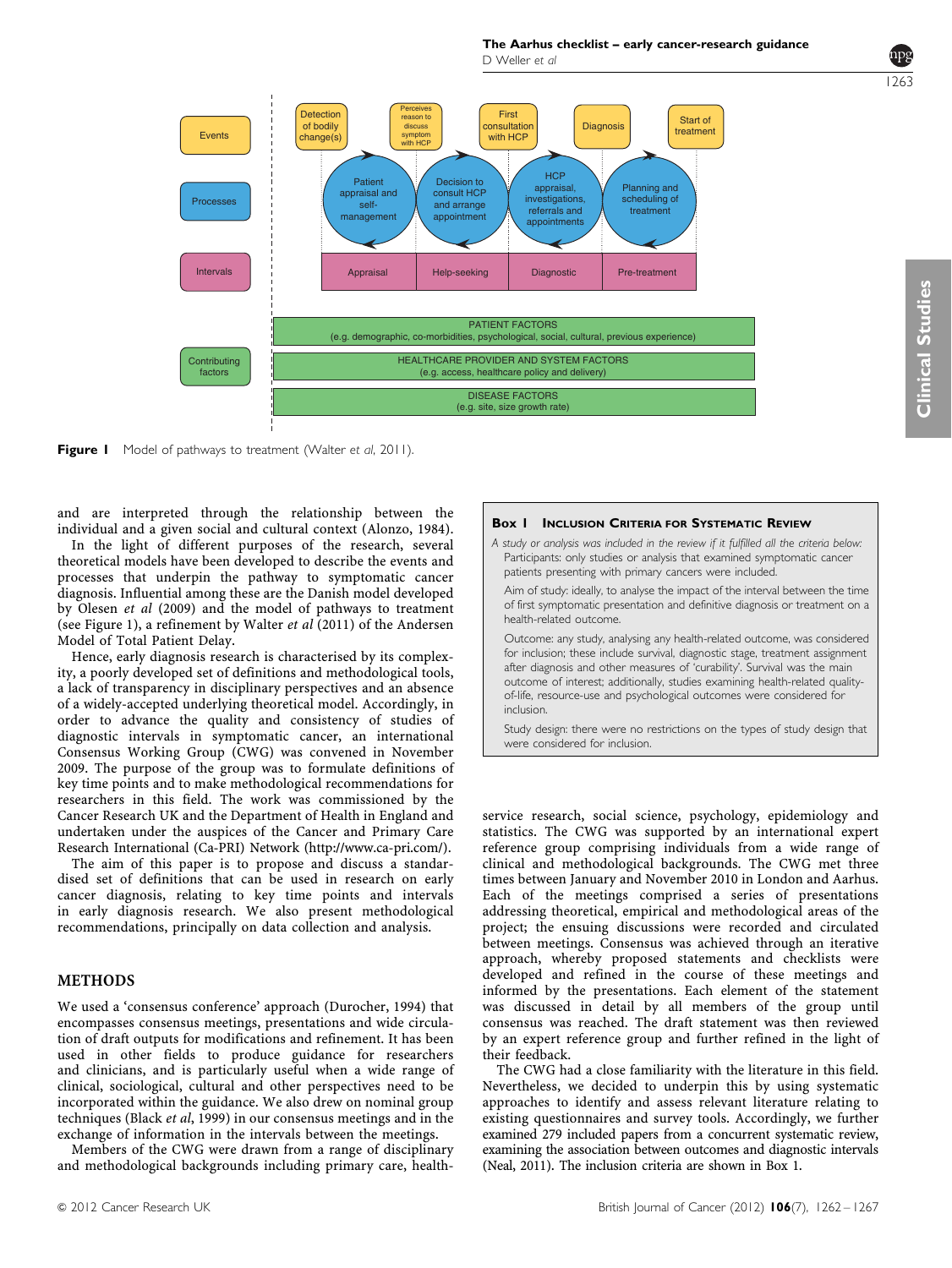

Figure 2 An illustration of the overall milestones and time intervals in the route from first symptom until start of treatment ([Olesen](#page-6-0) et al, 2009).

#### RESULTS

After examining the early cancer-diagnosis literature and taking into account the extensive theoretical work in this field, the CWG concluded that:

- $\bullet$  There is little consistency in the definition and measurement of key time points and intervals;
- - There is little guidance for researchers in designing studies that require the measurement of diagnostic time points and intervals;
- $\bullet$  Little work in this field explicitly uses a theoretical framework to underpin definitions and measurement of diagnostic intervals;
- $\bullet$  There is a lack of transparency and precision over methods and instruments in early diagnosis research – typically, important study elements, such as instrument development, are poorly described.

Accordingly, the CWG group developed the 'Aarhus Statement' comprising the following series of definitions and recommendations:

#### Definitions

The relevance of individual time points and intervals varies between health-care systems. Nevertheless, in an international context, the importance of the following four time points emerged in the Consensus Working Group discussions – we found the representation in Figure 2, illustrating the time points and their associated intervals, helpful:

Date of first symptom This should be defined as 'the 'time point when first bodily changes and/or symptoms are noticed'. Researchers should consider this definition to encompass several key components: the date when the first bodily change was noticed, the date when the first symptom was noticed, the date when the person perceives a reason to discuss the symptom with a health-care professional and the date when the first 'alarm' or 'high-risk' symptom was noticed. Researchers should report clearly as to which of these definitions of first symptom has been applied in their study.

The term 'patient delay' should no longer be used – instead, 'appraisal interval' (time taken to interpret bodily changes/ symptoms) and 'help-seeking interval' (time taken to act upon those interpretations and seek help) are more helpful in describing the 'patient interval' (see [Figure 1](#page-2-0)). Researchers should acknowledge in their definition as to how they have dealt with the complexity of this time point, for example, where symptoms are common, nonspecific, multiple or chronic, where other morbidities coexist, and the social and health care context. It is important to recognise that often symptoms are medically defined, and such definitions may be inconsistent with lay-symptom definitions.

Date of first presentation This should be considered 'the time point at which, given the presenting signs, symptoms, history and other risk factors, it would be at least possible for the clinician seeing the patient to have started investigation or referral for possible important pathology, including cancer'. There should be a demonstrated understanding of the pattern of symptoms in the lead up to the first presentation (e.g., frequency, chronicity and presence of other symptoms) and whether the date has been defined from the perspective of the health-care provider or the patient. There should be precise descriptions of where this first presentation occurs (e.g., primary care, hospital department and so on).

Date of referral This should be considered 'the time point at which there is a transfer of responsibility from one health-care provider to another (typically, in 'gatekeeper' health-care systems, from a primary care provider to a doctor/service specialising in cancer diagnosis and management) for further clinical diagnostic and management activity, relating to the patient's suspected cancer'. Patients may be referred more than once or between specialists; there are risks of cross-referrals within secondary care and complex diagnostic routes (where patients ultimately receive treatment from specialist services that are different to those initially targeted). Researchers should use a consistent and explicit method for dealing with such complexities. Further, referral for investigations should be considered as a subsidiary time point that may be of significance in some health-care settings but is not equivalent in cases where actual responsibility for patient management is not transferred. The service targeted in the referral should also be described.

Date of diagnosis Studies reporting any time interval that either begins or ends with 'diagnosis' should be explicit about how that date is measured and what it actually means with respect to the diagnostic journey within that health system. Researchers should consult the well-developed hierarchical rationales available in the public domain in choosing their definition of date of diagnosis – one example is the hierarchy produced by the European Network

1264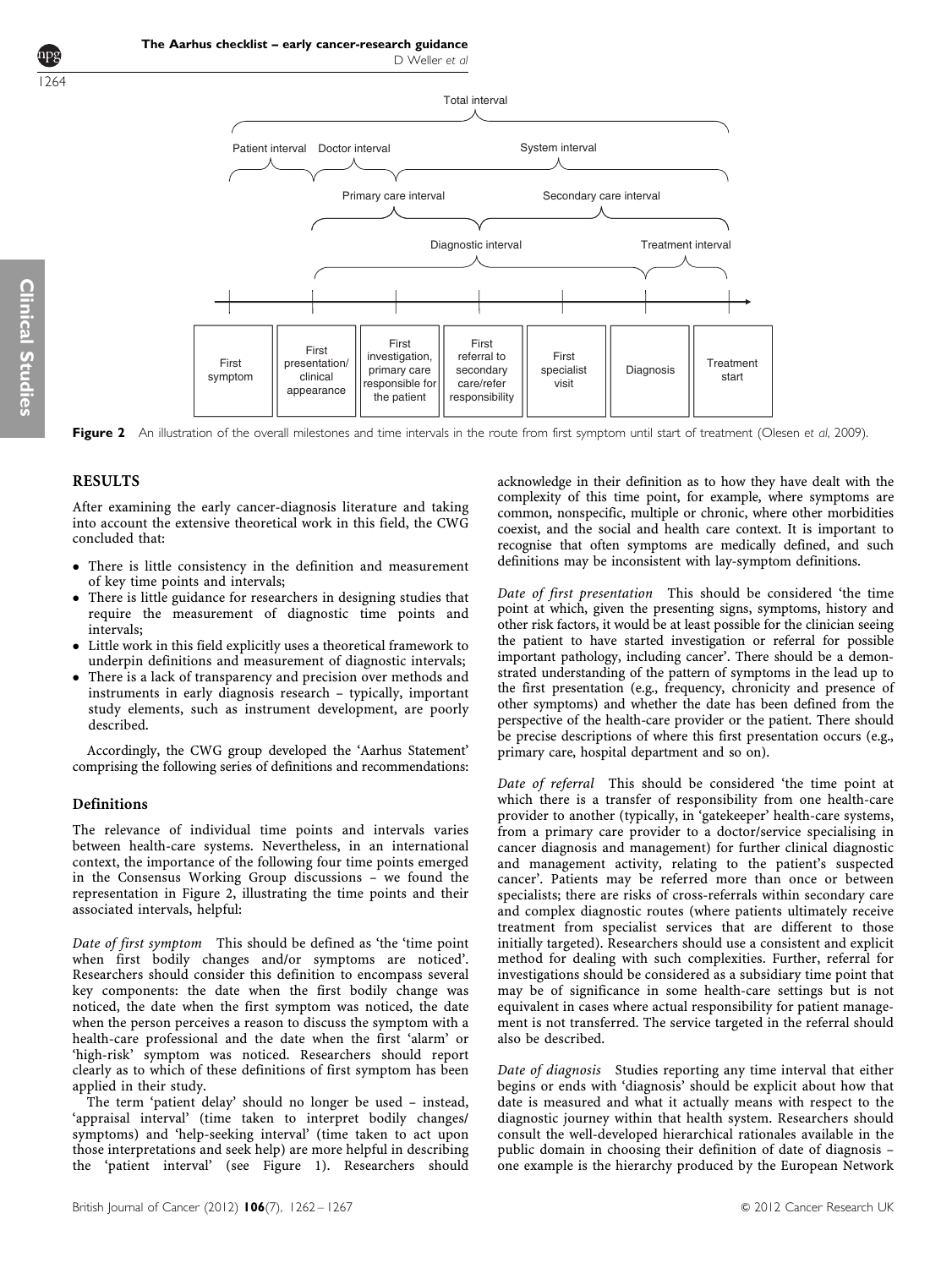

#### Box 2 EUROPEAN NETWORK OF CANCER REGISTRIES: HIERARCHY FOR DEFINING THE DATE OF DIAGNOSIS (http:// www.encr.com.fr/incideng.pdf)

- In the order of declining priority:
- 1. Date of first histological or cytological confirmation of this malignancy (with the exception of histology or cytology at autopsy). This date should be, in the following order:
- (a) date when the specimen was taken (biopsy)
- (b) date of receipt by the pathologist
- (c) date of the pathology report
- 2. Date of admission to the hospital because of this malignancy.
- 3. When evaluated at an outpatient clinic only: date of first consultation at the outpatient clinic because of this malignancy.
- 4. Date of diagnosis, other than 1, 2 or 3.
- 5. Date of death, if no information is available other than the fact that the patient has died because of a malignancy.
- 6. Date of death, if the malignancy is discovered at autopsy.

of Cancer Registries [\(http://www.encr.com.fr/incideng.pdf\)](http://www.encr.com.fr/incideng.pdf) which is shown in Box 2.

#### Methodological approaches

Most studies on early cancer diagnosis involve retrospective data collection, which can be subjected to recall bias ([Friedman](#page-6-0) et al, [2005](#page-6-0)). Prospective studies on patients with symptoms are often recommended [\(Summerton, 2002](#page-6-0)), although they pose difficulties due to the large numbers of participants required. Time since diagnosis is a critical sampling issue – sampling too long after diagnosis increases the risk of recall bias and increases the likelihood of attrition due to death or terminal illness. Conversely, sampling too soon after diagnosis may be insensitive and may increase the likelihood of attrition due to ongoing active treatment (surgery, chemotherapy and radiotherapy). The sampling method, whether through a cancer registry, hospital-based sampling or other mechanism, should be reproducible and thoroughly described.

Primary data collection from patients and/or providers The key challenge in collecting data on diagnostic intervals is to obtain valid and complete data and, at the same time, capture the complexity of the pathways to a diagnosis of cancer. However, this might lead to overly cumbersome approaches and significant response burden. Therefore, researchers should develop questions which are (1) precise about the time point they are endeavouring to describe; (2) applicable to both the cancer in question and the likely symptom and symptom complexes that the patient experiences; and (3) specific about the context of the health-care system.

Questions should be derived from a clearly stated theoretical basis, and the health-care context should be clearly described, to allow for appropriate interpretation of responses. Ways in which the measurement approach takes into account multiple symptoms, chronic symptoms and co-existent co-morbidity should be described.

For measurement of the date of first symptom and date of first presentation, in-depth qualitative interviews with patients are preferred when there is a need for detailed understanding of the time point. Strategies such as calendar landmarking ([Glasner and](#page-6-0) [Van der Vaart, 2009\)](#page-6-0) should be considered to reduce recall bias in qualitative interviews. In common with research in other fields, patient-completed surveys (typically in the form of self-completion questionnaires) provide the best opportunity for producing large, population-based data sets, but their limitations in capturing the complexity of these time points should be acknowledged and researchers should clarify how the survey has been developed in accordance with the international standards ([Mokkink](#page-6-0) et al, 2010).

It is important to scrutinise the literature to be sure that projects include the best available measurement instrument. In future, we might see internationally validated standard questionnaires in this field. Therefore, it is also important that researchers provide very transparent information on development of interviews and surveys.

Case-note audit Retrospective examination of case notes (e.g., charts and medical records) is an important source of information in medical research and clinical audit; a vital consideration is the accuracy of this information [\(Lilford](#page-6-0) et al, 2007). This approach should ideally be used to augment or validate data from other sources, particularly for complex time points such as date of first symptom. There should be a description of the process of how the clinician makes and codes the record and how clinicians interpret and record the patient's history in the clinical notes. Further, the likely completeness of the case-note data should be described. There is typically little data in secondary case notes on early stages of the diagnostic pathways (i.e., time points before the patient arrives in secondary care), although they are an important source of information on latter stages of the patient's journey.

Primary-care database analysis There has been a growth in the number and quality of databases, which collect encounter and diagnostic information from primary care – one example is the General Practice Research Database (GPRD) (Jones et al[, 2009\)](#page-6-0). These offer the potential to conduct analyses on large samples and can facilitate study designs such as retrospective cohort studies. When used, there should be a thorough description of the database and its capacity to capture valid information on time points and intervals (e.g., completeness and accuracy of recording of encounter data). Further, the limitations deriving from coding systems used in the database should be described and there should be the standard procedures for both conceptualising data fields and uploading data in a standard format. In common with casenote audit, there are limitations in deriving information on time points, such as date of first symptom from analysis of databases, although both audit and database analysis can be useful in deriving information on the date of first presentation.

#### The Aarhus checklist

Based on these recommendations, the CWG has developed a checklist for early diagnosis researchers. The checklist is intended for individuals undertaking research that involves the description and measurement of intervals in the cancer diagnostic journey. It has been produced with the intention of promoting greater consistency and transparency in methods and measurements. Furthermore, it is a resource both for those developing studies that require measurement of intervals and/or mapping of cancer patient journeys and for journal paper reviewers, editors and funding bodies who can use these items as a framework for assessing the quality of research applications and papers.

#### DISCUSSION

We report the first comprehensive guidance for the conduct and reporting of research in this field. We have highlighted the many challenges and pitfalls in early diagnosis research, and call for greater precision and transparency in both definitions and methods. Our rigorous and multidisciplinary approach to consensus development, coupled with detailed analysis of the existing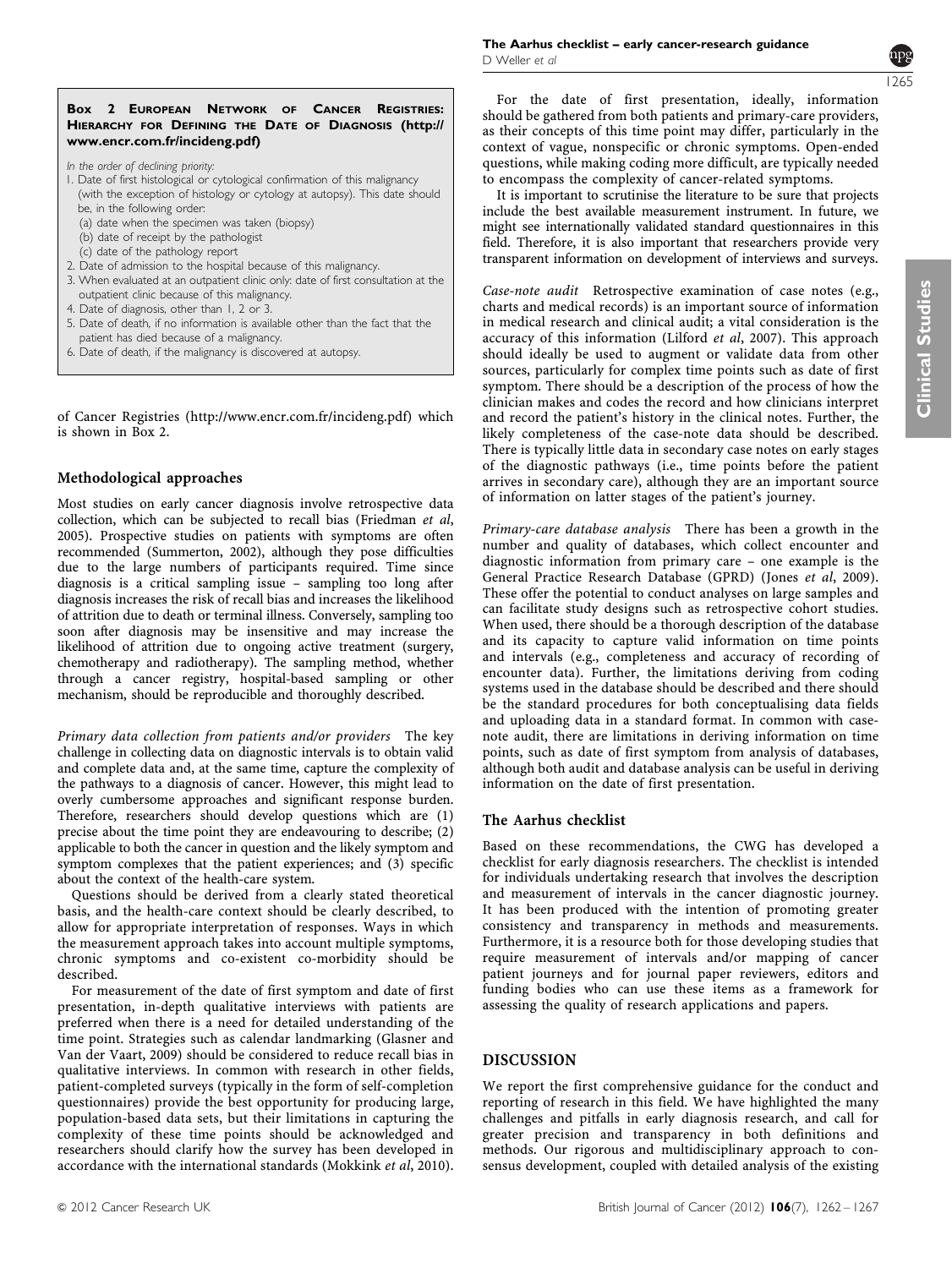#### <span id="page-5-0"></span>The Aarhus checklist

| Item             |                                                                                                                                                                                                                                                          | Y/N |
|------------------|----------------------------------------------------------------------------------------------------------------------------------------------------------------------------------------------------------------------------------------------------------|-----|
|                  |                                                                                                                                                                                                                                                          |     |
| Ι.               | <b>DEFINITIONS OF TIME POINTS AND INTERVALS</b><br>For studies requiring the measurement of an interval, are the                                                                                                                                         |     |
|                  | beginning and end points of this interval clearly defined?                                                                                                                                                                                               |     |
| 2.               | For all time points and intervals described, are there precise,<br>transparent and repeatable definitions, and is the complexity of<br>time points such as the date of first symptom and date of first<br>presentation addressed?                        |     |
| 3.               | For studies that require an estimate of the date of first symptom:<br>Do the researchers refer to a theoretical framework<br>underpinning definition of this time point?                                                                                 |     |
| 4.               | Is there a discussion of the different biases influencing<br>measurement of this time point?                                                                                                                                                             |     |
| 5.               | For studies that require measurement of a date of first presentation to healthcare:<br>Do the researchers discuss the complexity of the date of first<br>presentation?                                                                                   |     |
| 6.               | For studies that require measurement of a date of referral:<br>Do the researchers discuss the nature of the referral and<br>provide adequate detail - for example, whether it was for<br>investigation or consultation by a colleague in secondary care? |     |
| 7.               | For studies that require measurement of the date of diagnosis:<br>Do the researchers use an existing hierarchical rationale for the<br>date of diagnosis measurement?                                                                                    |     |
| 8.               | <b>MEASUREMENT</b><br>Is the healthcare context in which the study is based fully<br>described?                                                                                                                                                          |     |
| 9.               | Do the questions on time points and/or intervals clearly derive<br>from stated definitions?                                                                                                                                                              |     |
| 10.              | Do researchers acknowledge the need for theoretical validation<br>and make reference to the theoretical framework(s)<br>underpinning measurement and analysis of the time points?                                                                        |     |
|                  | For studies using questionnaires and/or interviews with patients and/or health-care                                                                                                                                                                      |     |
| providers:<br>Н. | Has a validated instrument been used?                                                                                                                                                                                                                    |     |
| 12.              | Have the researchers included a copy of their instrument?                                                                                                                                                                                                |     |
| 13.              | Is there some discussion of how reliability and validity<br>(trustworthiness) has been established?                                                                                                                                                      |     |
| 14.              | Do researchers acknowledge the need for theoretical validation<br>and make reference to the theoretical framework(s)<br>underpinning measurement and analysis of the time points?                                                                        |     |
| 15.              | Is there discussion of the different biases influencing<br>measurement of the time points, such as how and when the<br>question is asked and who is being asked?                                                                                         |     |
| 16.              | Is the timing of the interview in relation to the date of diagnosis<br>provided?                                                                                                                                                                         |     |
| 17.              | Is there any triangulation of self-reported data with other data<br>sources such as case notes?                                                                                                                                                          |     |
| 18.              | Is data analysis described in full including how and why data are<br>categorised, how missing and incomplete data are managed,<br>and how outliers at both ends of the spectrum are accounted<br>for?                                                    |     |
|                  | For studies using primary case-note audit and database analysis:                                                                                                                                                                                         |     |
| 19.              | Case-note analysis: is there a clear and precise description of<br>how case-note data were used to ascertain time points with an<br>acknowledgment of limitations of such data?                                                                          |     |
| 20.              | For database analysis: is there a thorough description of the<br>database chosen including sampling coverage and completeness<br>of information?                                                                                                         |     |

early diagnosis literature, has produced guidance that can promote (the primary) consistency and methodological rigour in this field. Our recommendations are relevant to researchers, funding bodies, and journal editors and reviewers. The next step is to examine whether these definitions and recommendations can be readily adopted by researchers; evidence from similar previous initiatives suggests that researchers are receptive to new methodological guidance and that it can have a positive effect on research quality ([Willis and Quigley, 2011](#page-6-0); [Wynne](#page-6-0) et al, 2011).

Although our checklist has not addressed analytical techniques, the choice of technique is crucial, given that analyses of time intervals are used to monitor quality of clinical trajectories and in research on prognosis of cancer. In prognostic research, there is strong evidence to suggest that time-interval data should be analysed in a statistical model using time interval as a continuous variable, rather than a dichotomised model, in order to minimise bias arising from what has been termed 'the waiting time paradox' (Crawford et al, 2002; [Torring](#page-6-0) et al, 2011).

We have identified a pressing need for more methodological work in this field and we are in the process of further evaluation and validation of our recommendations, which can be viewed in greater detail on the Cancer and Primary Care Research International (Ca-PRI) Network [\(http://www.ca-pri.com/\)](http://www.ca-pri.com/). Feedback on the guidance will be used for future updates.

#### **CONCLUSION**

There are growing international efforts to describe and measure patient journeys prior to a cancer diagnosis. Accurate descriptions of these patient journeys and valid measurements of diagnostic intervals are essential to determine the effectiveness of interventions to reduce them. The Aarhus checklist will facilitate the standardised and uniform definition and reporting of studies in this area.

#### ACKNOWLEDGEMENTS

This work was funded by the Cancer Research UK and the Department of Health in England through its National Awareness and Early Diagnosis Initiative. We would like to thank the international expert reference group for their guidance and feedback.

#### REFERENCES

Alonzo AA (1984) An illness behavior paradigm: a conceptual exploration of a situational-adaptation perspective. Soc Sci Med 19: 499 – 510

- Black N, Murphy M, Lamping D, McKee M, Sanderson C, Askham J, Marteau T (1999) Consensus development methods: a review of best practice in creating clinical guidelines. J Health Serv Res Policy 4: 236 – 248
- Bradley EJ, Calvert E, Pitts MK, Redman CWE (2001) Illness identity and the self-regulatory model in recovery from early stage gynaecological cancer. J Health Psychol 6: 511-521
- Cancer and Primary Care Research International (Ca-Pri) Network. <http://www.ca-pri.com/>
- Cancer Reform Strategy (2007) Department of Health London, http:// www.dh.gov.uk/prod\_consum\_dh/groups/dh\_digitalassets/documents/ digitalasset/dh\_081007.pdf
- Coleman MP, Forman D, Bryant H, Butler J, Rachet B, Maringe C, Nur U, Tracey E, Coory M, Hatcher J, McGahan CE, Turner D, Marrett L, Gjerstorff ML, Johannesen TB, Adolfsson J, Lambe M, Lawrence G, Meechan D, Morris EJ, Middleton R, Steward J, Richards MA, Group IMW (2011) Cancer survival in Australia, Canada, Denmark, Norway, Sweden, and the UK, 1995 – 2007 (the International Cancer Benchmarking Partnership): an analysis of population-based cancer registry data. Lancet 377: 127 – 138
- Crawford SC, Davis JA, Siddiqui NA, De Caestecker L, Gillis CR, Hole D, Penney G (2002) The waiting time paradox: population based retrospective